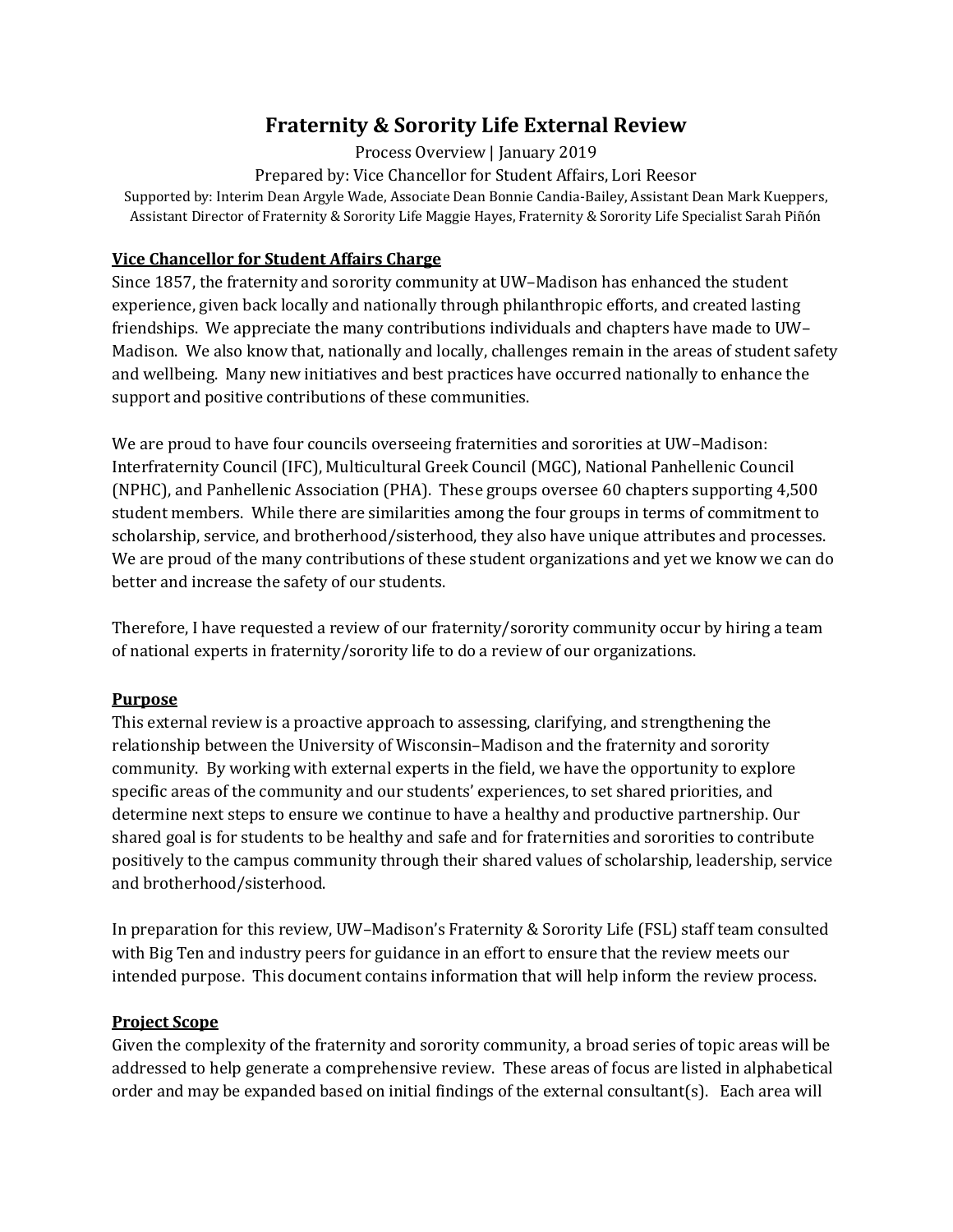be explored across all four councils with specific areas of review identified within the descriptions below.

**Accountability:** Review existing discipline structures and processes, including the Committee on Student Organization, council based judicial efforts, and individual misconduct to determine effectiveness.

**Diversity and Inclusion:** Evaluate community climate (especially for traditionally underrepresented students), assess programming, and review institutional support.

**Institutional Relationship:** Explore role in FSL Housing (IFC, PHA), staff involvement in community (chapter hosted events, liability, etc.), and how self-governance plays a role within the community.

**Membership Experience:** Assess recruitment (IFC, PHA) and intake processes (MGC, NPHC), new member education, membership development efforts, leadership opportunities and academic engagement.

**Resources and Support:** Analyze current University advising and staffing structure, space, funding, programing and services that support the fraternity and sorority community.

**Student Safety:** Evaluate current strategies, programs and policies related to alcohol, other drugs, sexual violence, and hazing.

# **Process**

A thorough review process provides a unique opportunity to elicit and respond to a wide variety of stakeholders within the fraternity and sorority community. To ensure a robust report that meets our intended purpose, the following groups will be included in this review process:

- Council officers
- Chapter officers
- Chapter Advisors
- General FSL members
- House corporation officers/house directors
- Alumni
- University and community partners

These constituents will be provided various engagement opportunities, including, but not limited to, focus groups, interviews, meetings, and surveys. In addition, the general student body, City of Madison officials, and the general public will have the opportunity to engage in the process.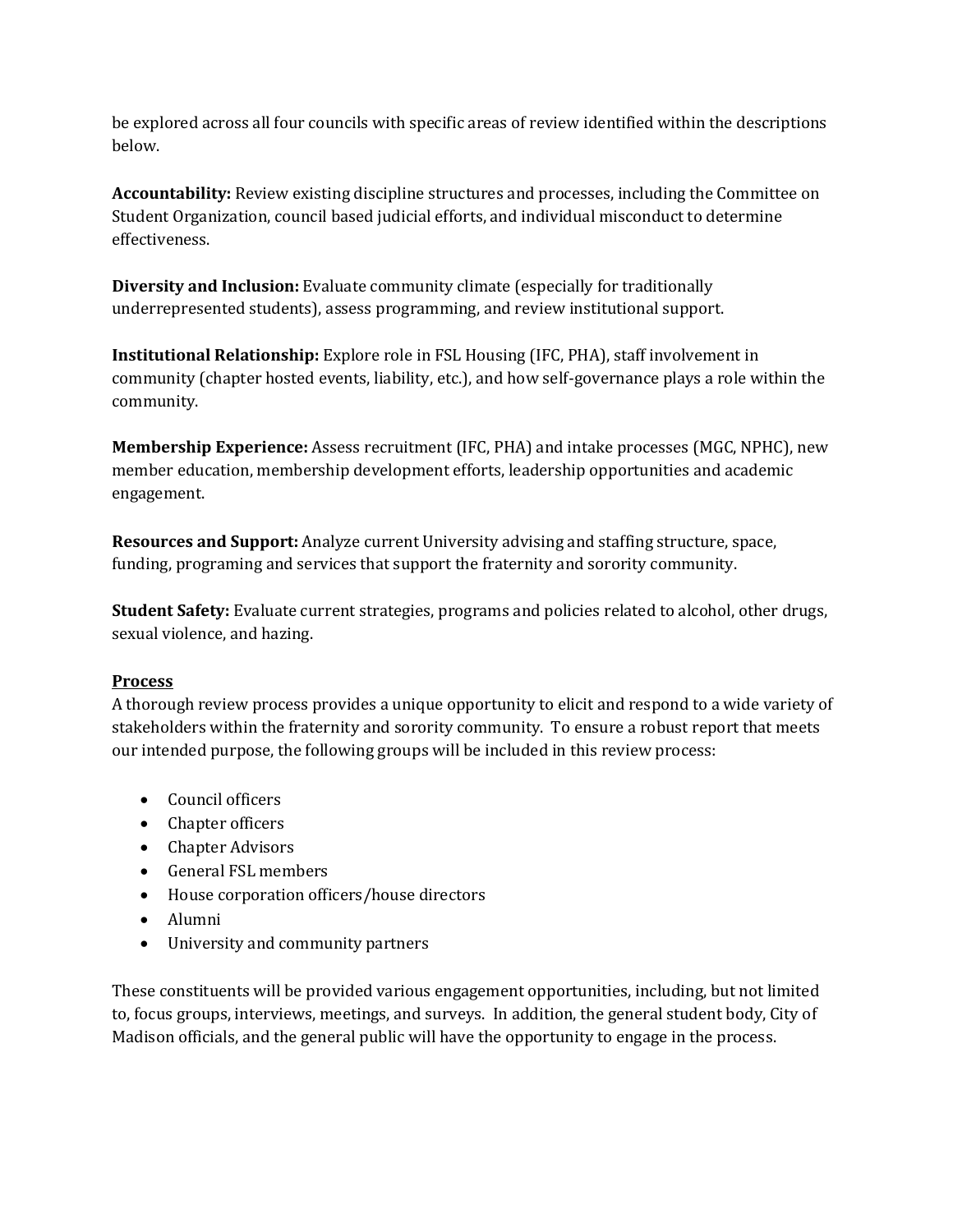In advance of the site visit, the Fraternity & Sorority Life team at UW–Madison will gather and organize existing, relevant materials for the external consultant's review. These documents will relate specifically to the project's scope, and will include the following:

- Campus Climate Survey
- Greek Alcohol Survey and Alcohol.Edu Survey
- Color of Drinking Survey
- AAU Campus Climate Survey (2015 and 2019)
- Membership #s & Chapter Breakdown
- Institutional Mission
- Division of Student Life and Division of Student Affairs Guiding Principles
- CfLI Mission & Vision, Staffing Model, etc.
- Listing of Current Programs and Services
- Grade Reports
- Commission on the Future of Fraternities & Sororities Reports (April 1989 & October 1999)

It is intended that the review meet both the needs of specific councils and inform the needs within the larger fraternity and sorority community. As a result, the review team will provide councilspecific questions based on the project scope identified in this document. After compiling information from each council, the review team will provide both council-specific and communitywide reports.

#### **External Review Team**

The task of the external review team is to develop trust and gather accurate and in-depth information. A review team of 5 individuals, each holding membership in an organization that is part of our four governing councils (IFC, MGC, NPHC, PHA), will be charged to build trust and rapport with our students and generate a detailed report that meets our needs. The team of five will include a team lead responsible for submitting the final reports.

# **External Review Project Advisors**

The success of this review will be dictated, in part, by the support of a wide variety of fraternity and sorority stakeholders. In an effort to ensure there is a shared direction for the review and an ability to build upon the review team's final report, a group of project advisors will be generated. This group will be comprised of FSL students, alumni, faculty, staff, and community members. Special attention will be given to generating a group that has varied fraternity and sorority experiences, including different roles, chapter sizes, social identities, and council membership.

This group will meet in advance of the external review team's visit to campus to provide guidance on the process. Additionally, the advisors will be asked for their feedback on how to proceed once the final report and recommendations are submitted.